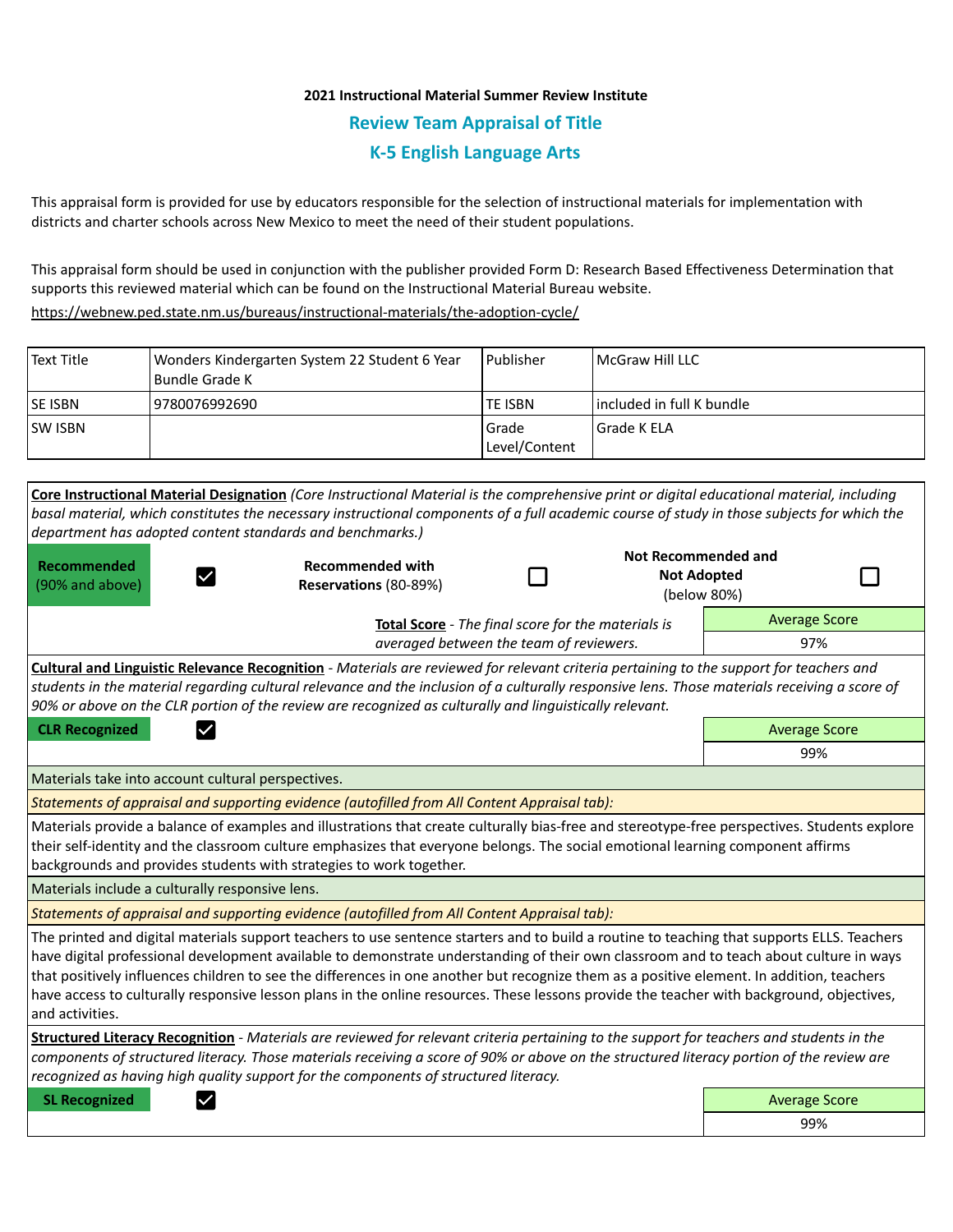Materials are informed by and based on the Science of Reading; reflect evidence-based teaching principles; and reflect evidence-based elements of structured literacy.

*Statements of appraisal and supporting evidence (autofilled from Structured Literacy/ELA Content Appraisal tab):* 

Materials emphasize the key elements of structured literacy, which include the five reading components (Phonological awareness, Phonics, Vocabulary, Comprehension and Fluency). The lessons gradually release students to independent work, following explicit teaching using the "I do, We do, You do" approach. The scope and sequence builds upon prior knowledge and skills are introduced sequentially.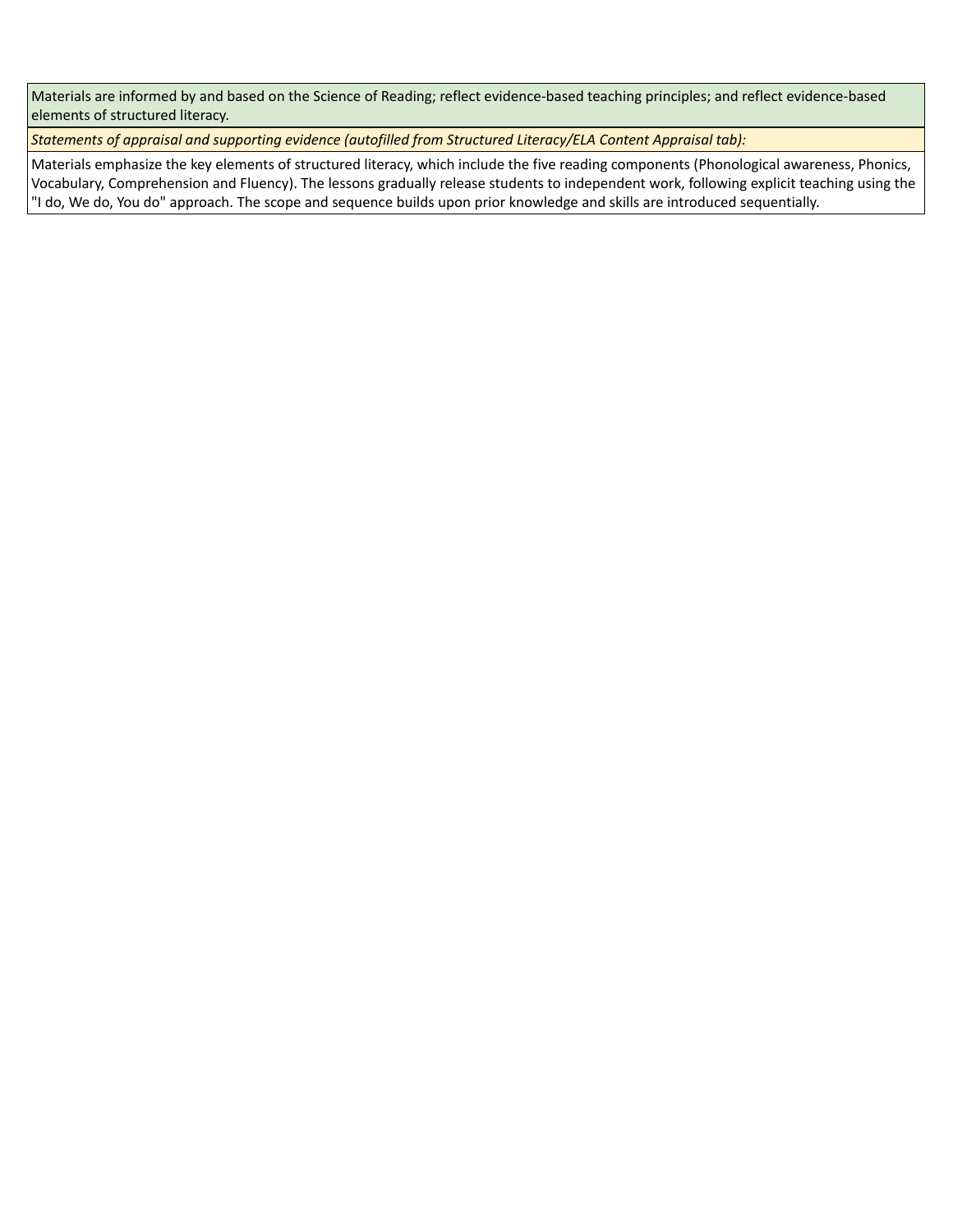**Standards Review** *- Materials are reviewed for alignment with the state adopted content standards, benchmarks and performance standards.*

Average Score

96%

Materials align with grade level ELA standards overall.

*Statements of appraisal and supporting evidence:* 

The materials align with kindergarten CCSS. Objectives are provided for every lesson and the standards are aligned. The essential elements of reading are thoroughly addressed in weekly lessons with multiple exposures to reading, writing, speaking and listening activities.

Materials align to reading standards.

*Statements of appraisal and supporting evidence:* 

The materials offer engagement with reading standards on a daily basis in the form of read alouds, interactive read alouds, shared reading, leveled readers and decodable texts. Reading materials are available in a variety of genres. Students engage in texts by analyzing the text, collaborating with peers and asking and answering questions.

Materials align to writing standards.

*Statements of appraisal and supporting evidence:* 

The materials provide opportunities to learn how to correctly write each letter, that words are made up of letters, and that sentences are made up of words and begin with a capital and end with punctuation. The material also provides lessons on writing conventions and use of line and spaces to create a readable document. Students are asked to respond to daily readings with daily writing. Students also have a response journal to write about texts, make connections with other texts, make connections to self and text to world. Students work through the writing process at least once every unit with different types of writing (narrative, informative, and opinion).

Materials align to speaking and listening standards.

*Statements of appraisal and supporting evidence:* 

The materials provide opportunities for students to have collaborative conversations with diverse partners to ask and answer questions about the story, draw or write about it, and then talk to a partner about it. Students practice their listening and speaking skills when they present their writing and research projects.

Materials align to language standards.

*Statements of appraisal and supporting evidence:* 

The materials provide explicit vocabulary development and instruction of new words through the Oral Vocabulary Routine. Students are given multiple opportunities to listen to peers as well as address the class to share ideas and they are encouraged to use the new vocabulary and grammar. Speaking and listening anchor charts are created with the class and students can use a student friendly checklist to assess their speaking and listening progress.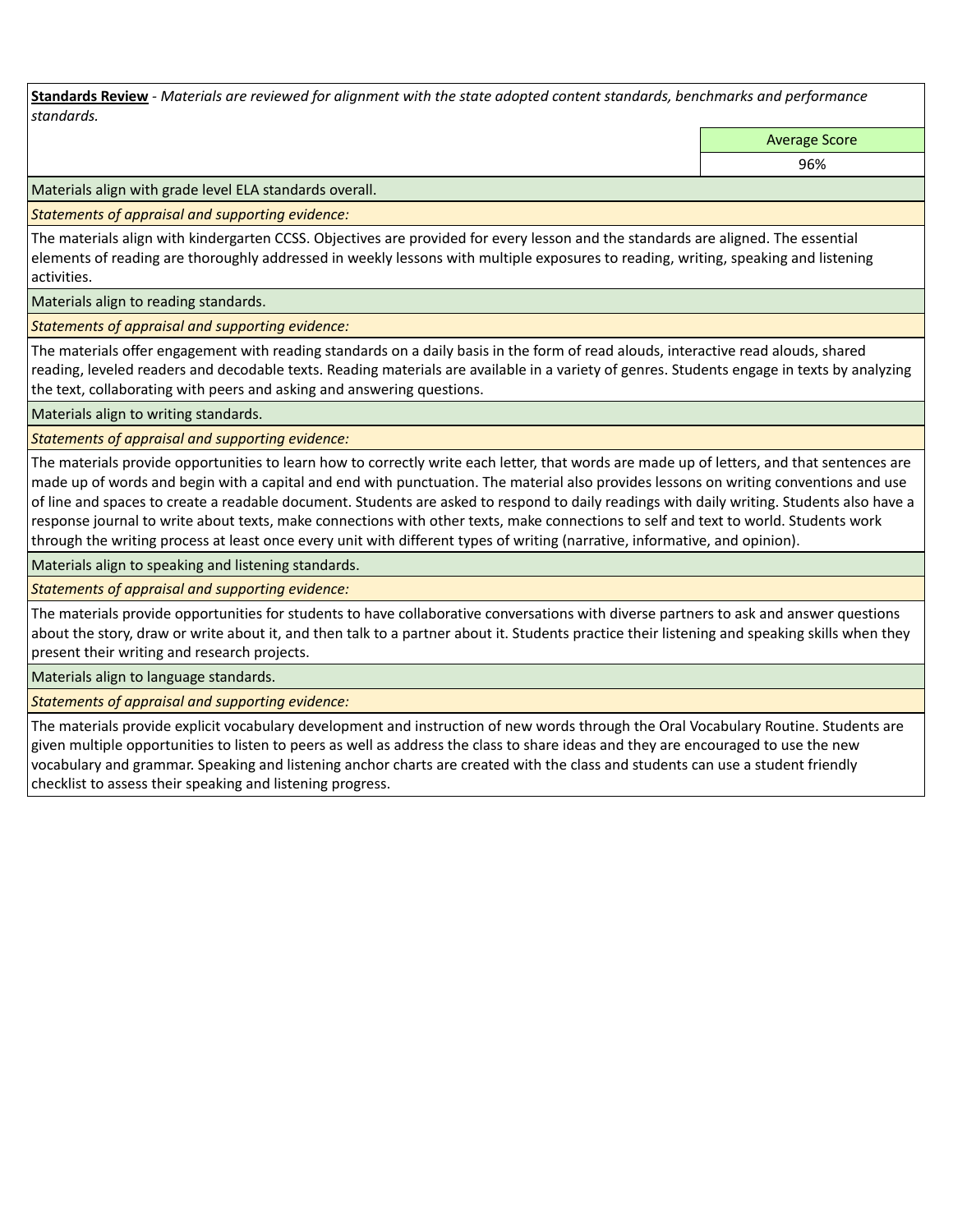**Structured Literacy Review** *- Materials are reviewed for relevant criteria pertaining to the support for teachers and students in the components of structured literacy.*

Average Score

99%

Materials are informed by and based on the Science of Reading; reflect evidence-based teaching principles; and reflect evidence-based elements of structured literacy.

*Statements of appraisal and supporting evidence:*

Materials emphasize the key elements of structured literacy, which include the five reading components (Phonological awareness, Phonics, Vocabulary, Comprehension and Fluency). The lessons gradually release students to independent work, following explicit teaching using the "I do, We do, You do" approach. The scope and sequence builds upon prior knowledge and skills are introduced sequentially.

**ELA Content Review** *- Materials are reviewed for relevant criteria pertaining to the support for teachers and students in the specific content area reviewed.*

Average Score

100%

Materials provide sequential, cumulative instruction and practice opportunities for a full range of foundational skills.

*Statements of appraisal and supporting evidence:* 

Foundational skills are taught to develop oral and written language skills. Every week the word work materials include lessons on Phonological Awareness, phonics, spelling, and high frequency words. Students then apply these weekly skills to reading text.

Materials provide a selection and range of high-quality texts worthy of students' time and attention, exhibiting exceptional craft and thought and/or providing useful information.

*Statements of appraisal and supporting evidence:* 

The publisher provides a variety and balance of informational texts and literacy in a variety of genres and subject matter. The material reflects genres and texts that are required by the standards. This selection includes informational texts, narratives, poetry, plays, speeches, nursery rhymes, and scientific documents. The text selections are age appropriate and culturally relevant.

Questions in the materials are high-quality text-dependent and text-specific questions. The overwhelming majority of these questions are text-specific and draw student attention to the particulars in the text.

*Statements of appraisal and supporting evidence:* 

The weekly suggested lesson plans recommend re-reading the shared read. After re-reading, students use text evidence to respond to a prompt and they cite the evidence and page number. Students use their Reading/Writing Companion to complete text dependent sentence stems and are asked to site the text evidence.

Materials provide scaffolding and supports to enable students' learning of English language arts.

*Statements of appraisal and supporting evidence:* 

The materials provide questions and tasks that support students in unpacking the academic language prevalent in complex texts. These materials offer prominent and varied writing opportunities and provide all students, including those who read below grade level, with extensive opportunities to encounter and comprehend grade-level complex text. The materials provide real-world activities for student practice with natural language. The materials assess students at a variety of knowledge levels and are measured against the CCSS expectations.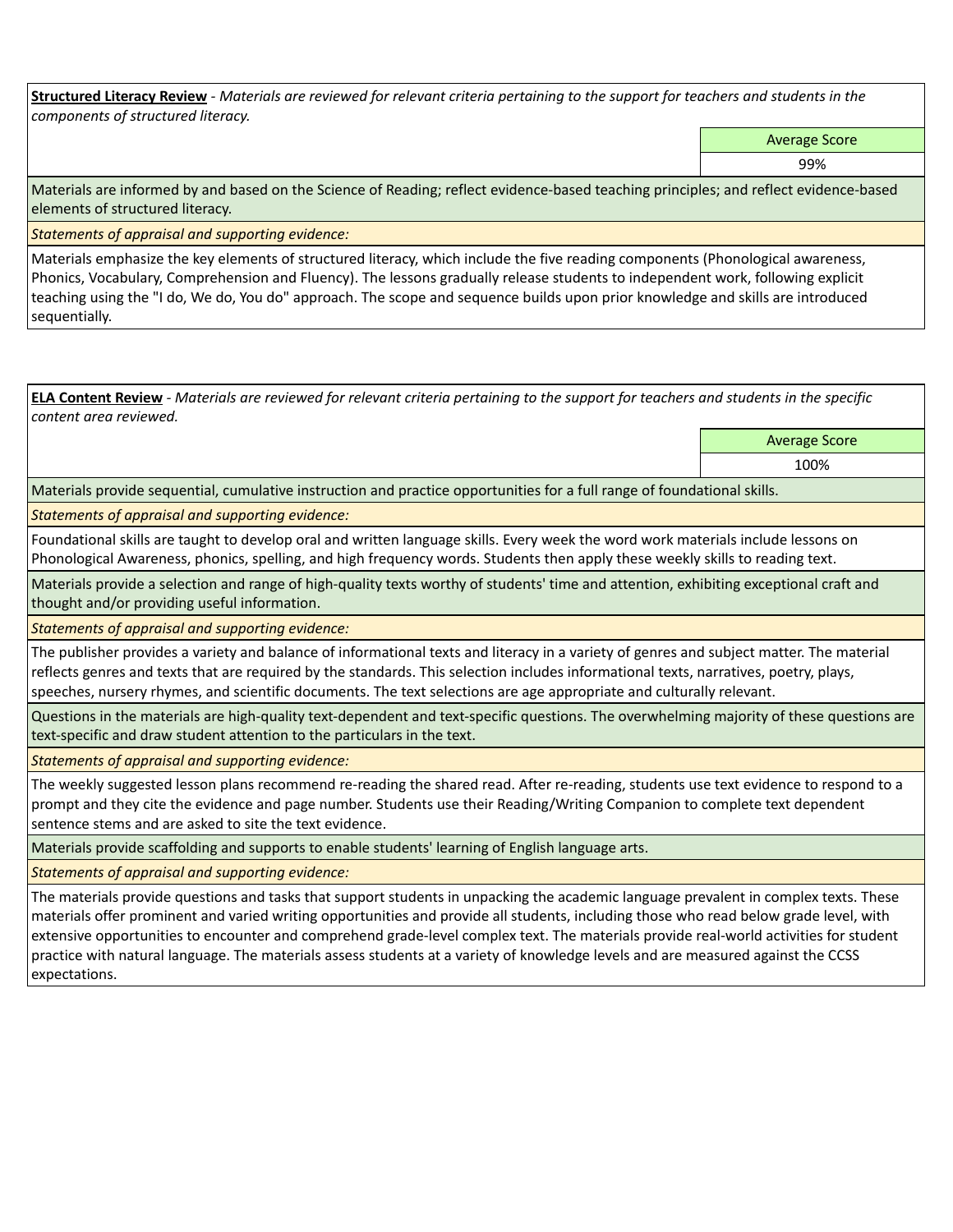**All Content Review** *- Materials are reviewed for relevant criteria pertaining to the support for teachers and students in the material regarding the progression of the standards, lesson structure, pacing, assessment, individual learners and cultural relevance.*

Average Score

99%

Materials are coherent and consistent with the standards that all students should study in order to be college and career ready.

*Statements of appraisal and supporting evidence:*

Students are provided opportunities to work with rubrics to support self assessment and check their understanding. Students analyze texts and make connections by collaborating in conversations with peers about the essential questions and other content. Then they connect and extend their knowledge and skills by writing about what they learned.

Materials are well designed and take into account effective lesson structure and pacing.

*Statements of appraisal and supporting evidence:*

The publisher provides a scope and sequence for the whole year, and for each unit. Each unit has an overview that gives a clear learning progression of the 4 week unit that lists essential questions, vocabulary, word work, comprehension skills, writing, and grammar work. Each lesson follows explicitly instructions of using the "I do, we do, they do" approach.

Materials support teacher planning, learning, and understanding of the standards.

*Statements of appraisal and supporting evidence:*

The teacher's edition assists the teacher with helping students who are not understanding a given concept. If a student is not understanding the concept during whole group instruction, the materials lead the teacher to small group, differentiated lessons for additional instruction and practice on those skills. The small group work helps the teacher with foundational skills, questioning, and discourse on the subject. Additional strategies for teaching collaborative conversations includes sentence frame starters to help scaffold discussions.

Materials offer teachers resources and tools to collect ongoing data about student progress on the standards.

*Statements of appraisal and supporting evidence:*

The material offers teachers a digital grade book, dashboard, and data that is kept for each student if they use the digital assessments, activities, and games. The material also offers several options for informal assessment such as practice book, checklist, rubrics, response boards, performance based tasks, questions, projects, and activities.

Materials support effective use of technology to enhance student learning.

*Statements of appraisal and supporting evidence:*

The student online games give students multiple opportunities to assess their knowledge using technology. The online materials allow teachers to assign specific activities to students that can be monitored in the data dashboard. Unit Assessments can be taken online or paper pencil.

Materials can be easily customized for individual learners.

*Statements of appraisal and supporting evidence:* 

The materials offer suggestions for differentiation throughout the program to meet the needs of all learners and learning styles. The materials allow the teacher to reteach material to strengthen understanding of content. There are multiple approaches to lessons to allow for different student populations to interact with the material.

Materials give all students extensive opportunities and support to explore key concepts.

*Statements of appraisal and supporting evidence:*

This material offers a daily opportunity to specifically address the learning needs of ELLs. The lessons directly teaching ELLs can be used to front load upcoming material or to reteach. Linguistically diverse students get regular support and scaffolding to allow them to actively participate in classroom study and collaboration with peers.

Materials take into account cultural perspectives.

*Statements of appraisal and supporting evidence:*

Materials provide a balance of examples and illustrations that create culturally bias-free and stereotype-free perspectives. Students explore their self-identity and the classroom culture emphasizes that everyone belongs. The social emotional learning component affirms backgrounds and provides students with strategies to work together.

Materials include a culturally responsive lens.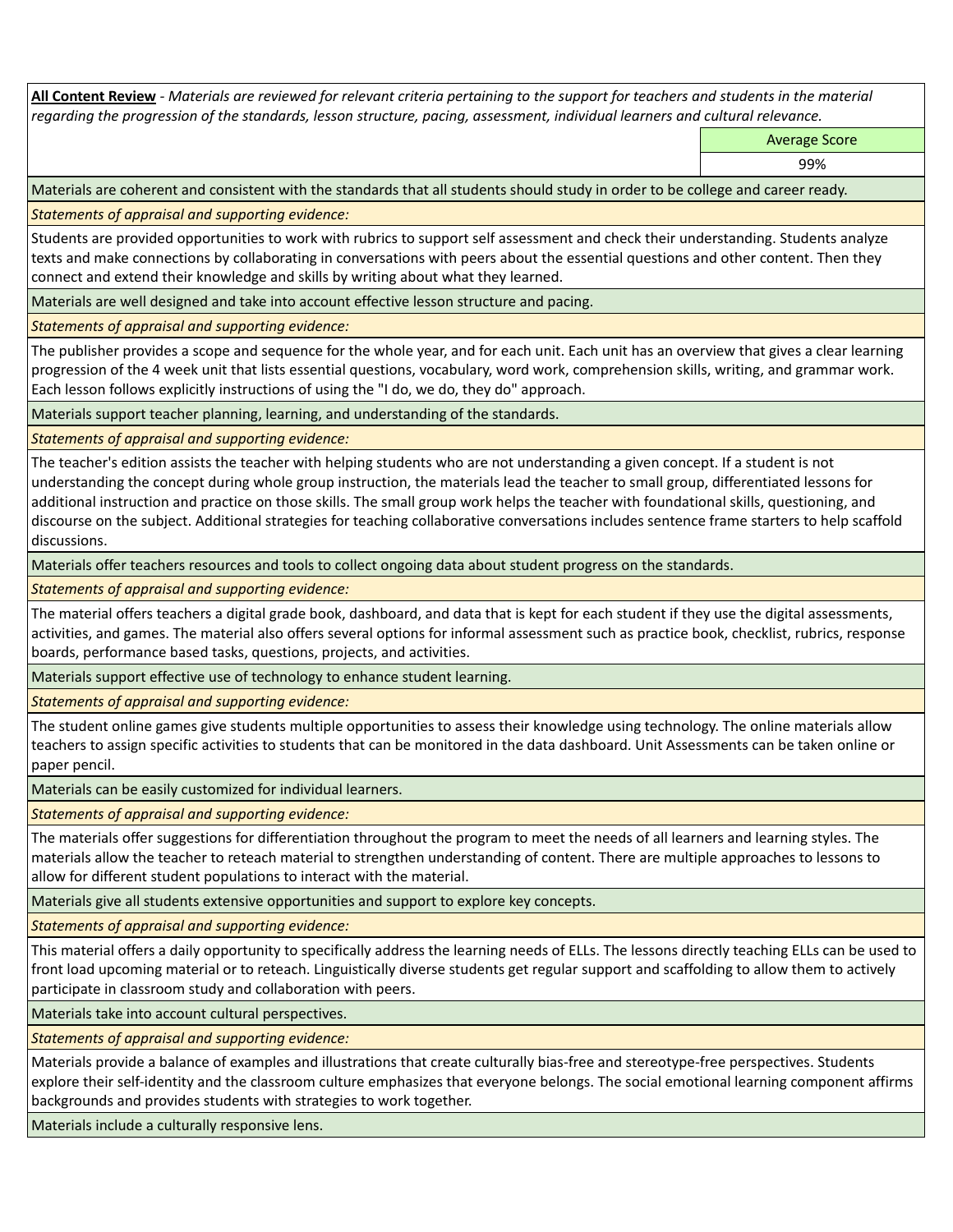*Statements of appraisal and supporting evidence:*

The printed and digital materials support teachers to use sentence starters and to build a routine to teaching that supports ELLS. Teachers have digital professional development available to demonstrate understanding of their own classroom and to teach about culture in ways that positively influences children to see the differences in one another but recognize them as a positive element. In addition, teachers have access to culturally responsive lesson plans in the online resources. These lessons provide the teacher with background, objectives, and activities.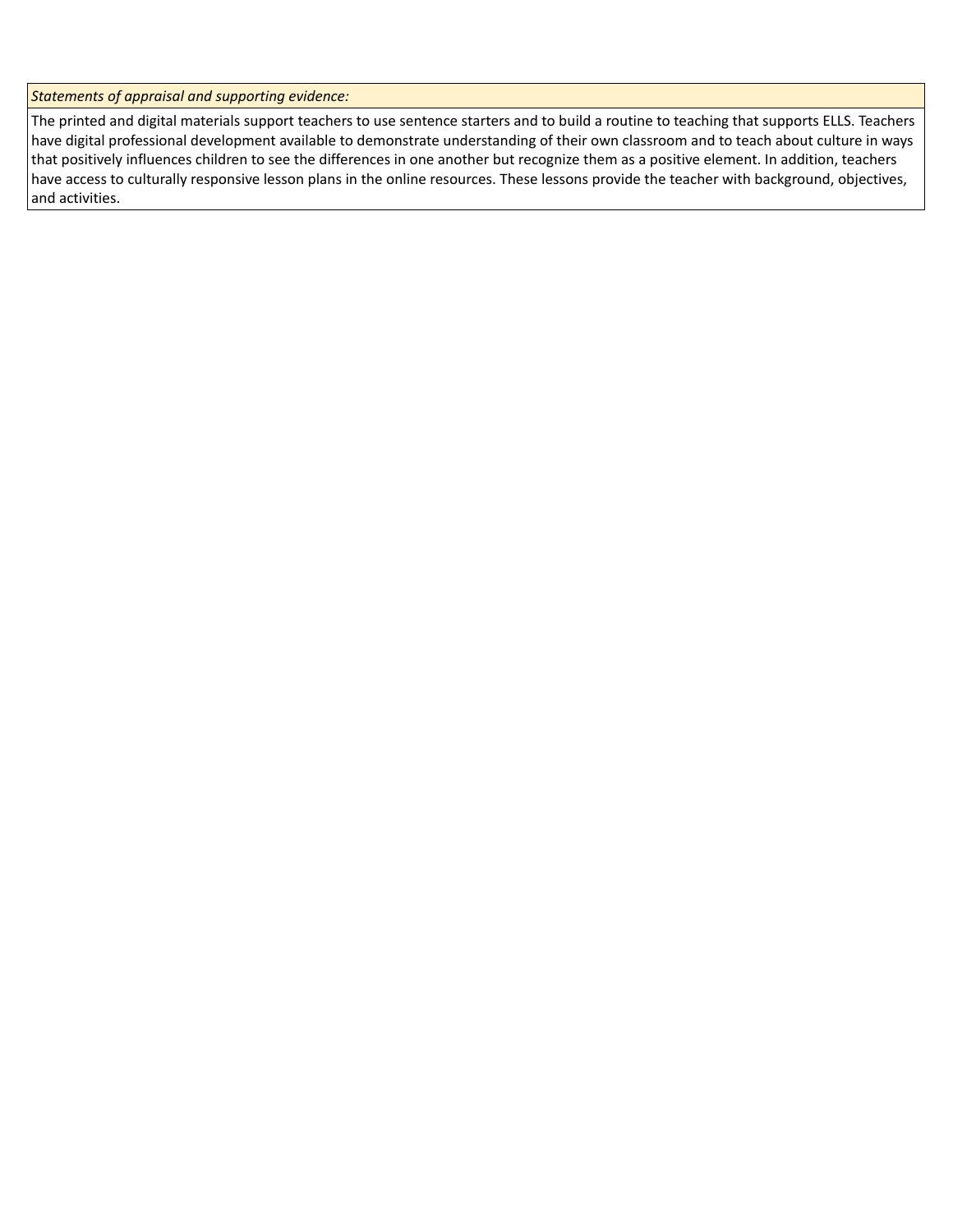**Reviewers' Professional Summation** *- These materials are reviewed by Level II and Level III educators from across New Mexico. The reviewers have brought their knowledge, experience and expertise into the review of these materials. They offer here their individual summary of the material as a whole.*

Reviewer #: 28

*Background and experience:*

Level III teacher with 11 year's experience teaching K through 5th grade. Master's degree in Curriculum and Instruction, TESOL endorsement, Certified LETRS facilitator. Currently an ELA Elementary Content Specialist.

## *Professional summary of material:*

The material in this curriculum is designed around a balanced literacy approach with explicit teaching. Instruction is provided in whole group and small group settings with a gradual release to independent work. The scope and sequence is aligned to CCSS and provides a week by week and unit glance of skills, concepts and materials. There is also a suggested lesson plan for each week. All of the units follow the same organizational pattern of instruction which include: introducing/reviewing the concept, phonological awareness, listening comprehension with a big book or interactive read aloud, word work (phonemic awareness, phonics, handwriting, high frequency words), shared read, shared writing, grammar, and independent writing (3 times a week). The program consistency makes the routines easy to follow and encourages habits of learning. The heavy focus on foundational skills and explicit instruction (I do, we do, you do) aligns with the science of reading and the importance of teaching phonological awareness and phonics. The materials provide numerous opportunities for differentiation and collaboration. Every lesson includes collaborative conversations with prompts or directions for student talk. Differentiation for English Language Learners is embedded throughout the lessons. These include visual cues, sentence stems, recorded texts, and scaffolded instruction. Another great component is the Social Emotional Learning section in each unit. Sesame Street Workshop is a partner in this learning. The SEL lessons focus on building the skills and behaviors students need to engage in learning and establish positive relationships with others.

In addition, the program comes with an online component that offers every print resource in a digital format. Teachers can also assign online learning games, activities, readers and assessments.

Culturally responsive texts are available, but lessons were minimal and surface level. There are 8 lessons that can be found online as additional resources. You must search for these instead of them being imbedded into the program.

#### Reviewer #: 29

# *Background and experience:*

Level 3 teacher with 28 years of experience teaching prek-2. Master's in Curriculum and instruction, TESOL endorsement, National Board Certified 2017.

### *Professional summary of material:*

The Wonders program is a balanced, researched based kindergarten program. It does address the big 5 reading components, align to CCSS, and has a systematic and cumulative reading instruction procedure. Wonders Kindergarten has 10 units, each unit consists of 3 weeks under a big idea, and a week for assessment and extensions. Each lesson is designed and set up the in the same predictable manner. The program has a scope and sequence. It also has an SEL component, start smart, offers a variety of genres, differentiated lesson for each level, ELL, an online component, and extensions. Wonders was designed with habits of learning and classroom culture in mind. It uses the "I do, we do, you do" approach and encourages independent learners. The program has explicit mini lessons, small group resources, anchor text, paired text, interactive read alouds, shared reading, daily review, a writing component, differentiated instruction, and independent practice with a reading/writing companion. Lessons include a variety of methods including close reading, students collaborative conversations, reading, drawing and writing in response to text, and scaffolding for ELL and approaching learners. It does have informal and summative assessments. The program has culturally responsive lessons; however, not very many and they are not easy to find. The program does include material with multiple ethnic descriptions, interpretations, or perspectives of events and experiences, and materials that engage students in reflections of their own life.

Reviewer #: 30

*Background and experience:*

Level III teacher with a 21 years experience teaching Kindergarten and 1st grade. Master's degree in curriculum and instruction, TESOL endorsement, Administrative License, Certified LETRS facilitator. Currently working as a 1st grade teacher.

*Professional summary of material:*